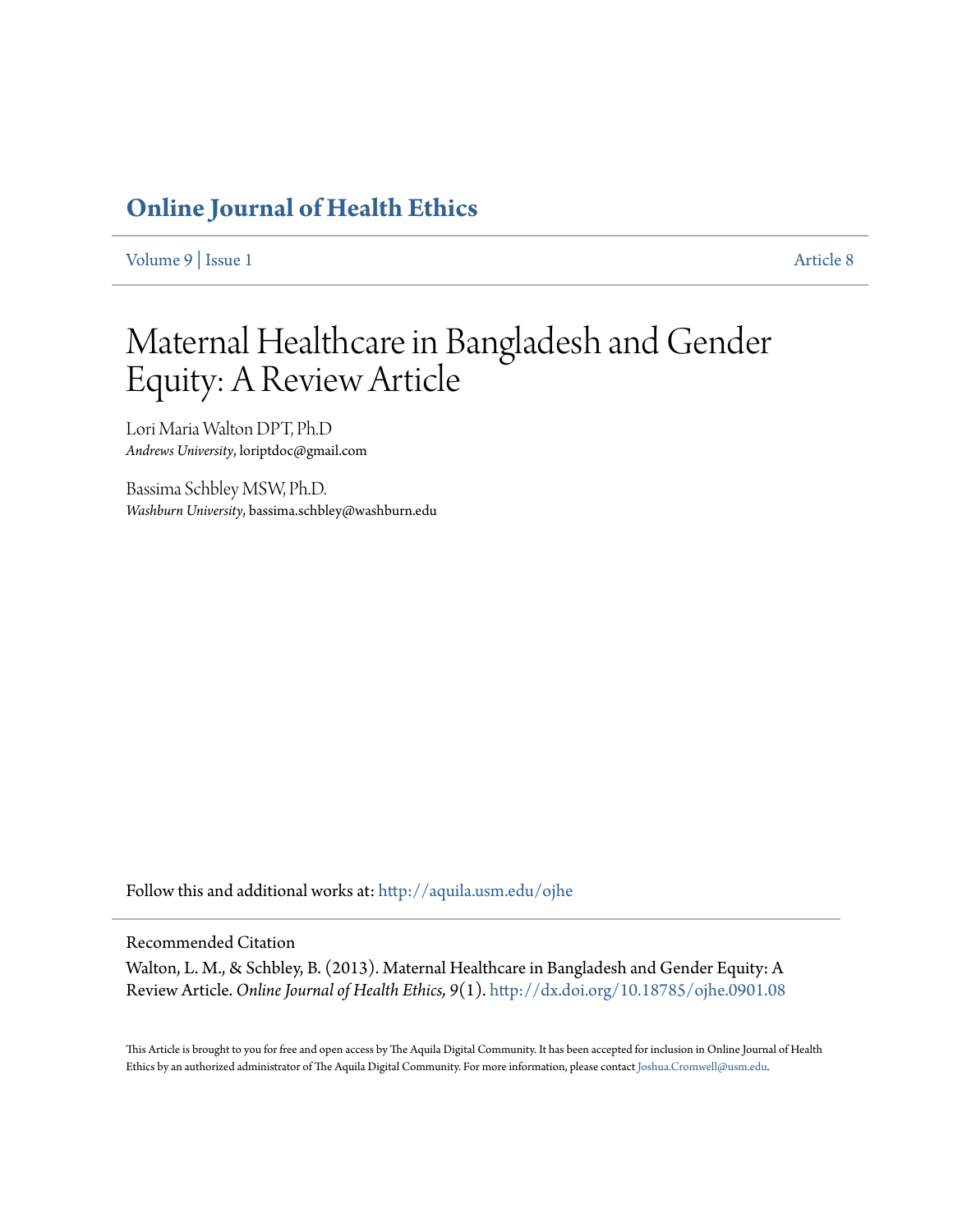## **MATERNAL HEALTHCARE IN BANGLADESH AND GENDER EQUITY: A REVIEW ARTICLE**

## **Lori Walton, DPT, PhD**

Professor Department of Physical Therapy Andrews University Berrien Springs, Michigan

## **Bassima Schbley, MSW, PhD**

Associate Professor Department of Social Work Washburn University Topeka, Kansas

#### **Abstract**

**Objective:** To outline the specific gender equity and socio-economic barriers to maternal health faced by Bangladeshi women.

**Background:** Bangladesh is a country with over one third of the population living in poverty and another one third living just above poverty level. The World Health Organization (2010) indicates that Bangladesh has poor prenatal and postpartum care, nutritional deficiencies, and the second highest maternal mortality and morbidity rates next to sub-Saharan Africa. Women living in Bangladesh are at high risk for maternal mortality and morbidity in the postpartum period directly related to socio-economic status.

**Methods:** This is a systematic review and analysis of the literature regarding gender equity and socio-economic barriers to maternal health for women living in Bangladesh.

**Conclusion:** The need for socio-economic relief for women living in rural Bangladesh remains one of the core issues that need addressed. Poverty is one of the root causes that have led to high maternal mortality and morbidities faced by Bangladeshi women in the prenatal and postpartum period and remains a serious barrier to gender equity and equality.

**Key Words:** Gender Equity, Maternal Health, Bangladesh, Postpartum, Prenatal, Socio-Economic Barriers, Health Care Access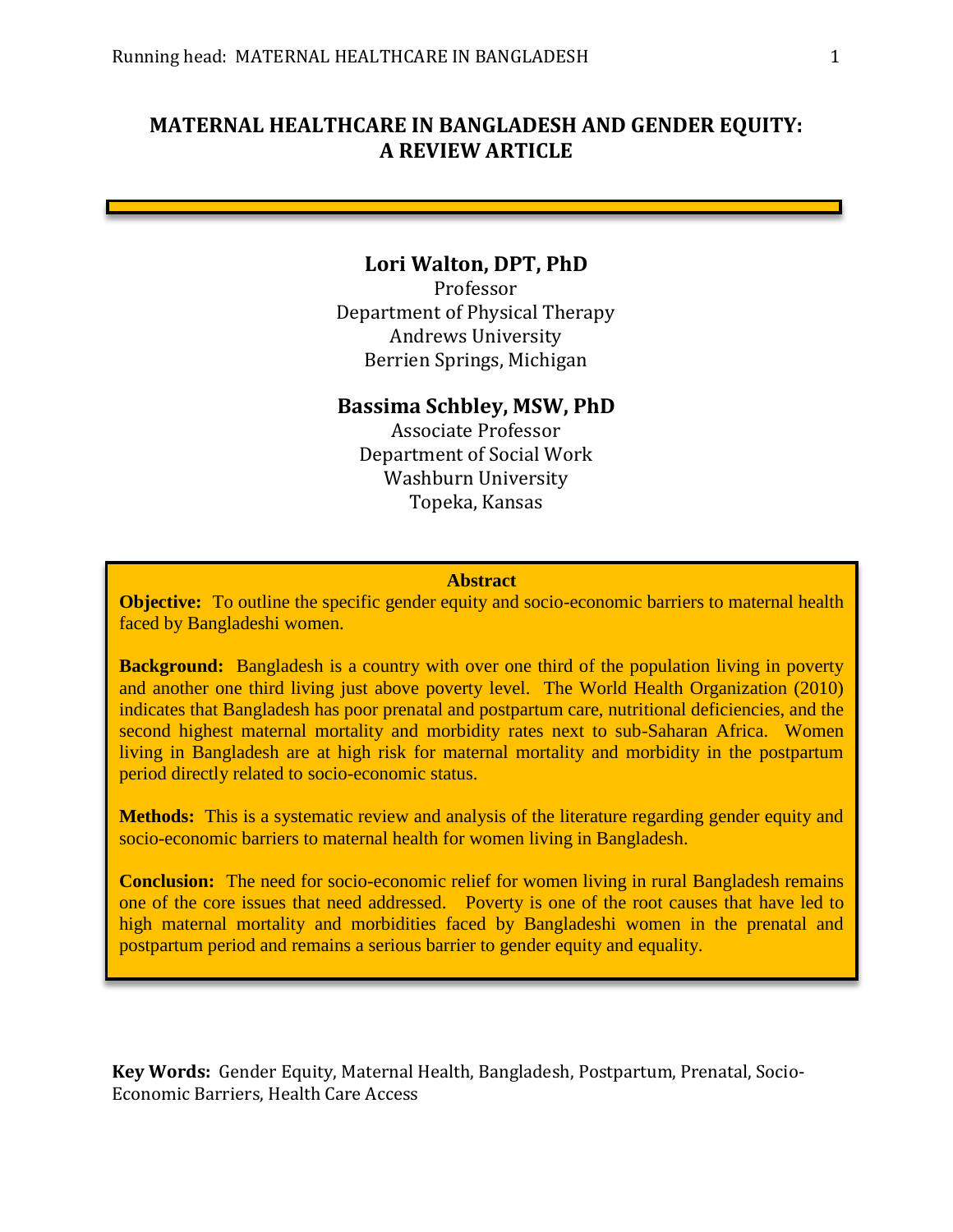## **INTRODUCTION**

Bangladesh is a country in Southeast Asia sharing borders with India and Burma (Myanmar), with a population of over 142 million people. The majority of the population is Muslim (89.5%), with Hindus making up 9.6% of the population, followed by a marginal 1-2% Christian population. Bangladesh is a developing country with a poverty level of 33% and another one third of the population just above poverty level. Bangladesh also has a low per capita expenditure on health care at GDP 3.35%, which places particularly vulnerable populations such as women and children at high risk for health and quality of life problems (World Bank Report, 2010).

The United Nations Millennial Development Goal (MDG5) for 2015 focuses on improving maternal health by improving Quality of Life (QOL) for women in developing countries, including Bangladesh (World Health Organization, 2010). One of the MDG5 strategic goals is to improve access to prenatal and postpartum programs that effectively reduce the morbidities associated with postpartum maternal health. However, there is currently no information on the specific religious, cultural and socio-economic barriers experienced by women living in Bangladesh that may limit access to these programs. Bangladeshi women are already at high risk for post-partum disorders such as infection, hemorrhaging, urologic dysfunction and pelvic pain. Without this information, Bangladeshi women may be at an even higher risk for postpartum problems.

To determine the specific needs of this community, it is important to understand the medical needs, local practices, and perceptions of pregnancy, birth, and the postpartum period and how they are affected by culture and religious beliefs. Gender-equity theories propose that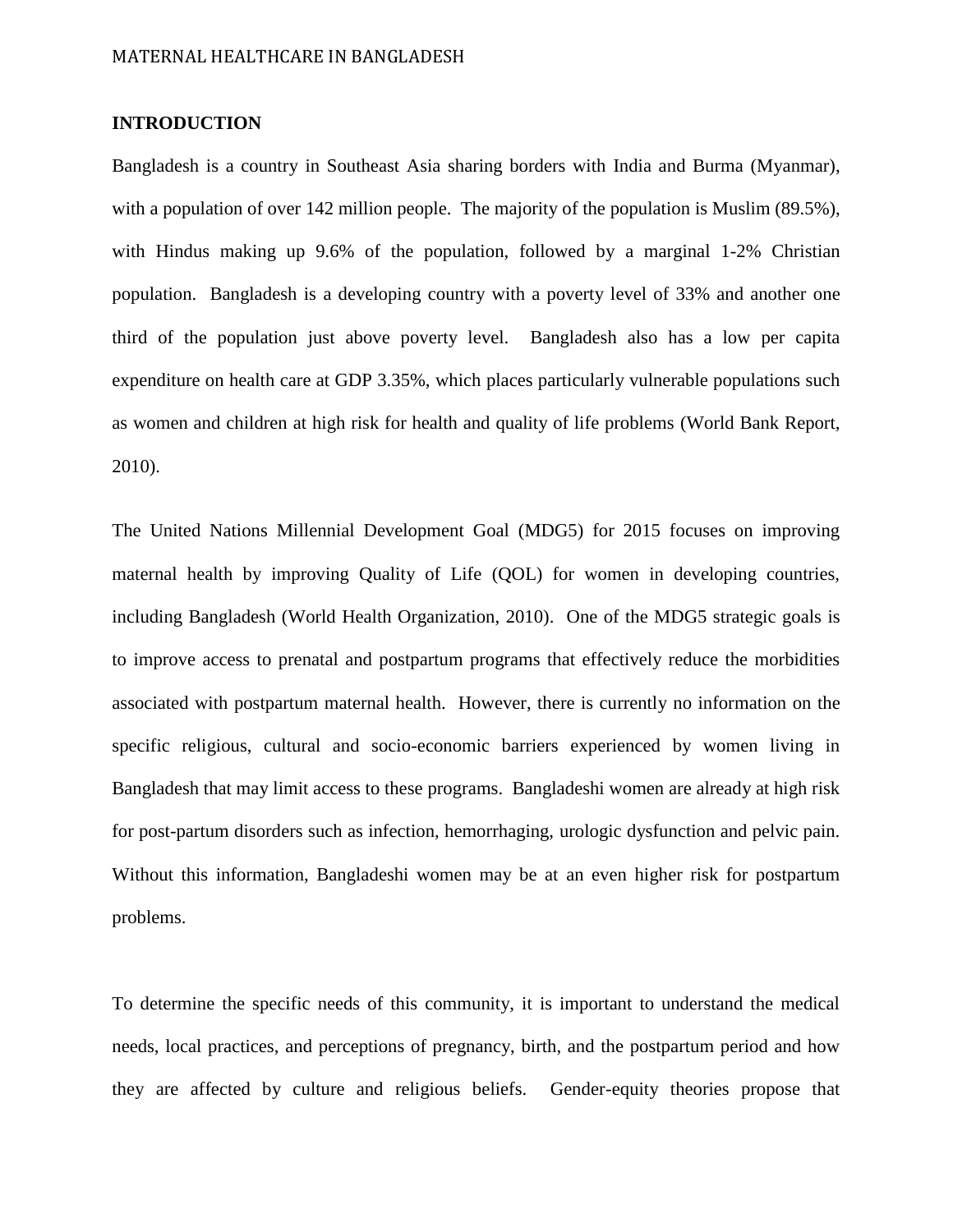empowerment for women began with access to social, health and nutrition services, which provided more economic opportunities for women (Gill, Pande, & Malhotra, 2007). However, in Bangladesh, social, health, nutrition, and economic opportunities are severely diminished for many women (Iyenger, 2012).

Apart from the cultural and gender barriers for women living in rural impoverished regions, women who are at or below poverty level who need obstetric services have limited access to resources because of extended travel time to the nearest hospital (Paul & Rumsey, 2002). Therefore, research is needed to determine the specific pregnancy-related health care needs of women living in Bangladesh.

The purpose of this paper is to shed light upon the theory of gender equity as it relates to the specific cultural and socio-economic risk factors for postpartum mortality and morbidity of Bangladeshi women. This is essential to developing future programs developed by governmental and non-governmental organizations (NGOs), physicians, physical therapists, and other health care practitioners in Bangladesh.

#### **DECREASING THE MATERNAL MORTALITY AND MORBIDITY RATES**

A systematic review of the literature specifies that the maternal mortality rate in Bangladesh is defined as the "death of a woman during pregnancy, childbirth, or within 42 days after delivery" (Hogan, Foreman, & Naghavi, 2008). Women living in rural Bangladesh are vulnerable to complications (morbidities) during pregnancy and postpartum with over half of women reporting one or more complications, including: preeclampsia, urinary incontinence (UI), urinary tract infection (UTI), and other infections according to a research study utilizing three related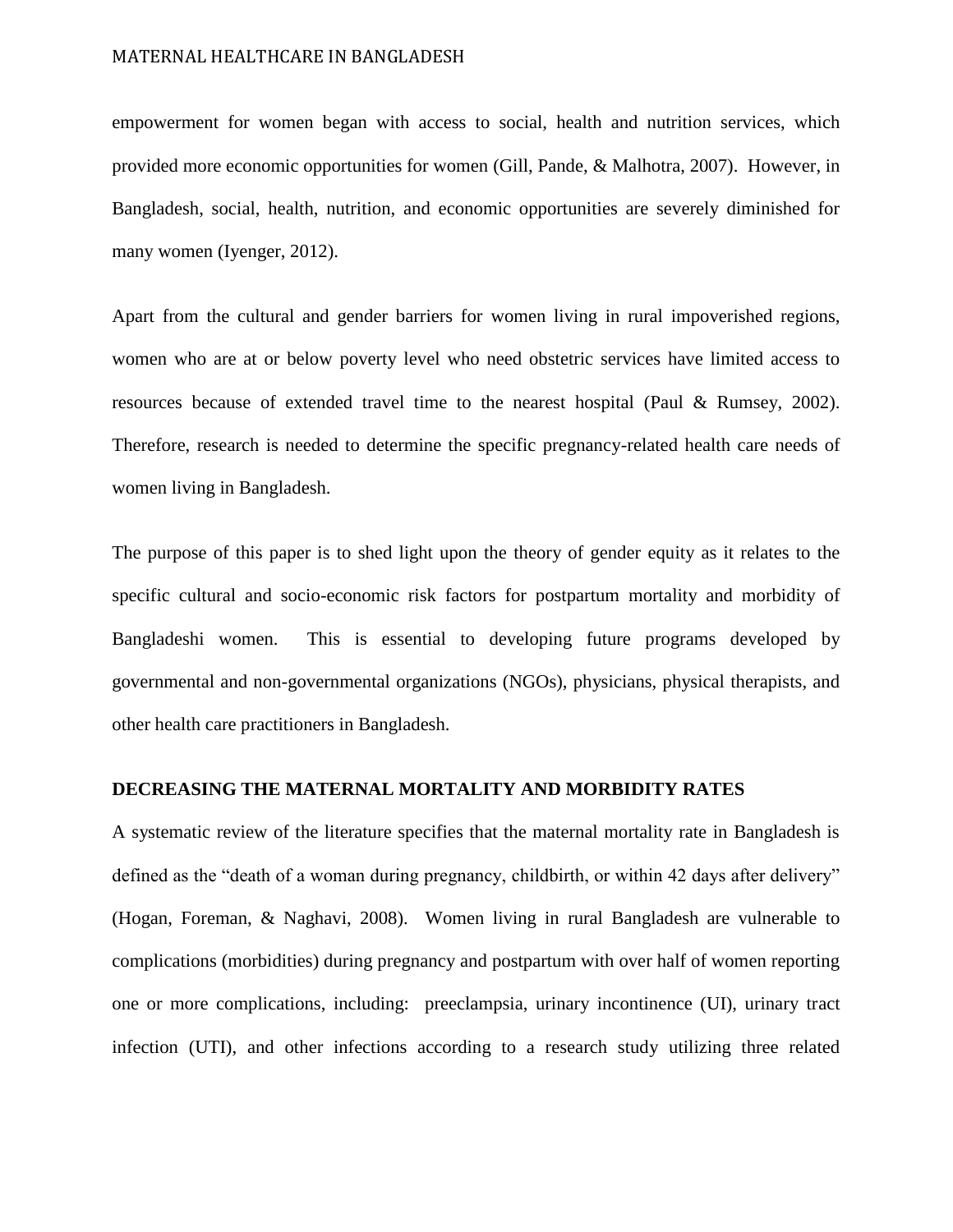questionnaires with two stage sampling approach to both rural and urban areas in Bangladesh and over 103,000 women (Koenig, Jamil, & Streatfield, 2007).

In Bangladesh, women's skilled prenatal and postpartum care is focused on those living in urban areas and in the upper wealth quintile (Anwar, Sami, & Akhtar, 2008). Skilled birth attendants are mostly unavailable in rural areas with the majority of births taking place at home in the presence of a family member or other unskilled birth attendants (Paul et al, 2002). Untrained family members and friends provided 75% of birth and immediate postpartum care and did not involve the services needed for safe, effective, and efficient care. Only 22% of rural Bangladeshi women and 27% of urban Bangladeshi women in the lowest wealth quartile reported having medically attended care, with the high cost of care being the most commonly cited reason for lack of skilled care. This lack of basic skilled care places women at high risk for prenatal, delivery, and postpartum risk of complications. Studies have been performed on nutrition, cost, education of skilled birth attendants, and prenatal programs, but little has been done to complete the spectrum of reproductive care by addressing women in the extended postpartum period (Iyengar, 2012; Faruque, Ahmed, & Ahmed, 2008).

Maternal deaths are associated with infection, pregnancy induced hypertension (preeclampsia), septic abortion, urinary dysfunction, and hemorrhaging with over 80% occurring during the postpartum period (Li, Fortney, & Kotelchuck, 2006; Islam, Chowdhury, & Chakraborty, 2004). Skilled prenatal and postpartum education has been linked to improved outcomes and decrease in maternal morbidity and mortality in several studies (Lester & Benfield, 2010; Lieu, Wikler,  $\&$ Capra, 1998). One retrospective study on the maternal mortality in the United States compared to developing nations, recommended skilled prenatal and postpartum education and care as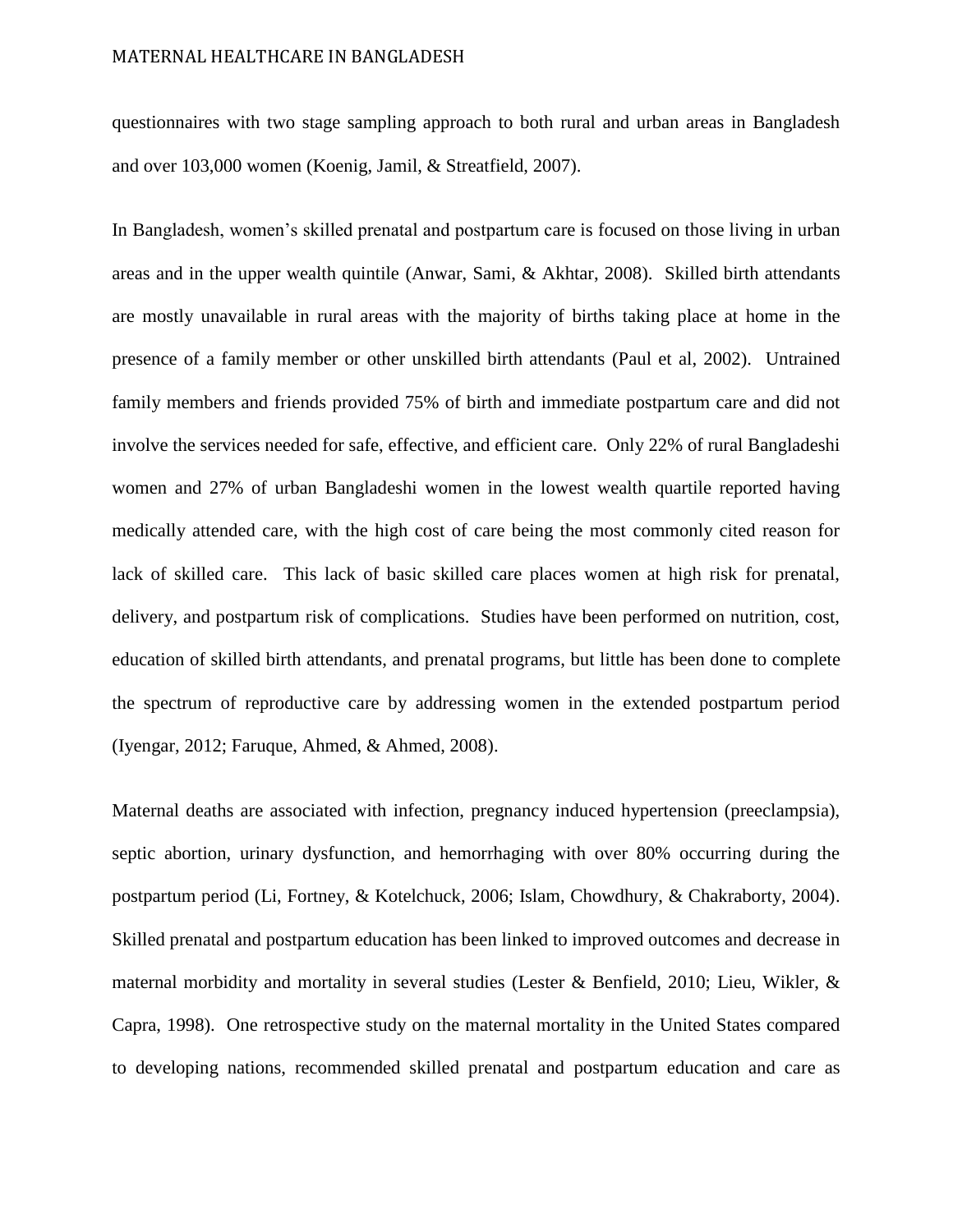integral to reducing the risk factors for infection, pregnancy induced hypertension, hemorrhaging, incontinence, pain, and long term pelvic disorders (Li, et al, 2006). However, skilled birth attendants are mostly unavailable in rural areas where the majority of births take place in the home in the presence of a *dais,* a traditional birth attendant with no medical training Paul et al, 2002).

One method to improve maternal health care is the adoption of prenatal and postpartum education and care specific to the needs of women living in Bangladesh. In a study by Kalim et al (2009) on the exploration of postpartum complaints most often reported by Bangladeshi women, pain, prolapse, prolonged labor, placental tears, hemorrhage, and eclampsia were among the top complications reported in the postpartum period, all of which directly relate to a decrease in quality of life for women and place them at risk for other maternal morbidities. While skilled birthing attendants may be sufficient to provide safe birthing methods for women living in Bangladesh, they lack the resources and knowledge to evaluate the physical problems commonly associated with the postpartum period.

#### **GENDER EQUITY THEORY AND MATERNAL HEALTHCARE**

Gender equity theories are rooted in the pursuit of justice and equality between genders, in health, social, nutrition, economic, and power relationships between males and females (Afsana et al, 2007; Gill et al, 2007). The concept of equality is divided into formal (*de jure*) equality and substantive (*de facto*) equality, which is grounded in the law. *De jure* equality has roots in John Locke's philosophy of liberal individualism and may provide "gender-neutrality" and "sameness of diagnosis and treatment" (Fineman, 2008). However, it does not take into consideration that discrimination may still occur based upon the substantive or *de facto* equality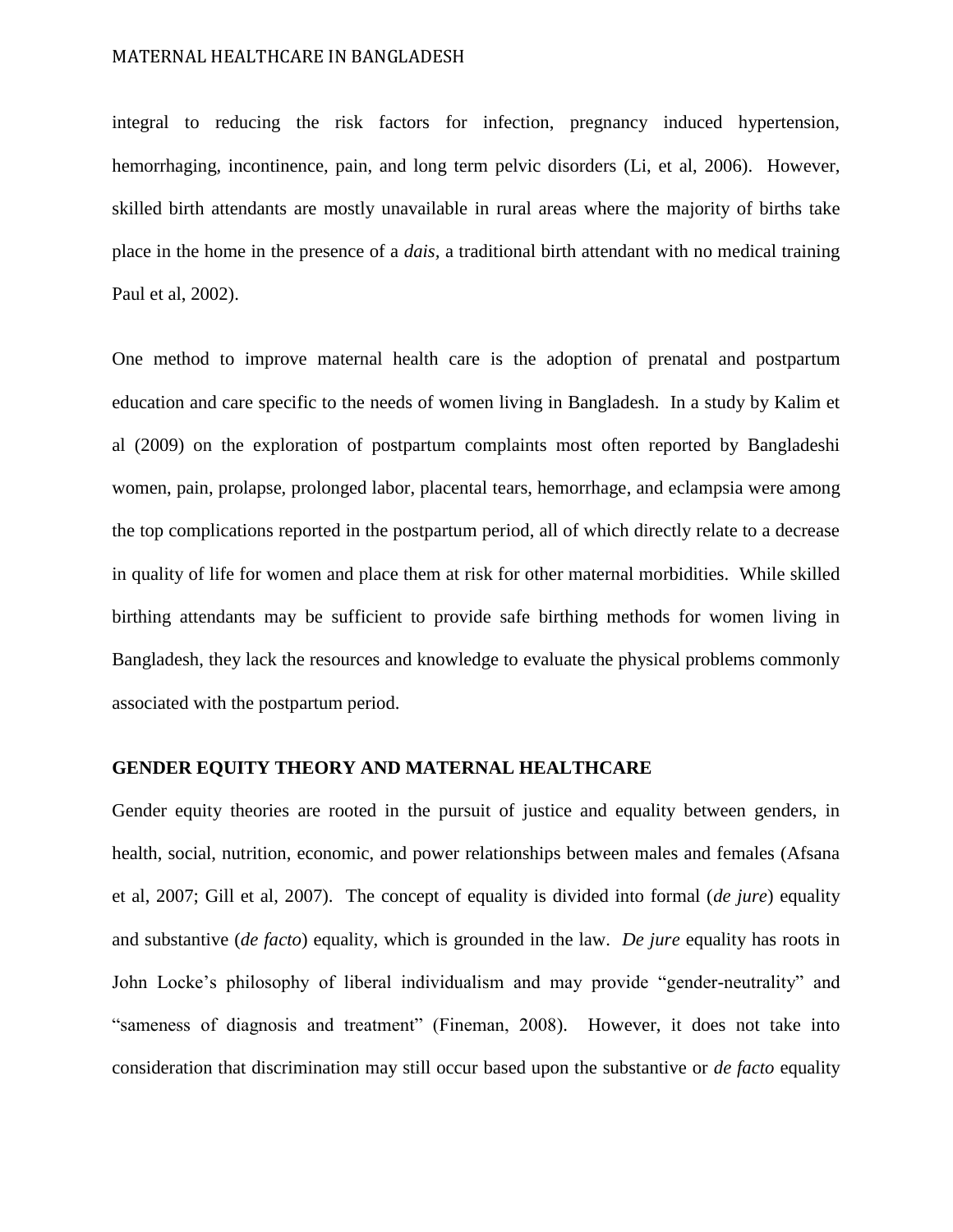notions and does little to address the social and economic disparities among vulnerable populations, which are linked to allocations of resources and power (Fineman, 2008). Substantive equality is result-oriented and identifies and considers circumstances, need and disadvantaged groups (Fineman, 2008). For instance, women bear children, have different social norms and roles in current society, which may influence the substantive "equality" that women need to promote gender equity. In Bangladesh, gender inequality has a significant role in the development and accessibility of maternal health care (Afsana et al, 2007; Schuler, Bates, & Islam, 2002)

The Convention on the Elimination of all forms of Discrimination against Women (CEDAW), an "International United Nations Human Rights Treaty that guarantees substantive equality and non-discrimination for women", has set out two approaches to equality including: equality of opportunity and equality of results (CEDAW, 1981). "Equality of opportunity" refers to the rights of women to access resources within a country with laws to protect this equal access. "Equality of results" refers to the real change that is recorded that pertains to access and opportunity for women (CEDAW, 1981). While the term "gender inequality" describes the differences between genders with respect to health, "gender inequity" describes those differences that are deemed unjust and are the focus of this review. In working with vulnerable populations, Fineman (2008) suggests being concerned with privilege and favor as well as discrimination issues.

In Bangladesh, gender roles influence reproductive and maternal health seeking behaviors because of paternalistic cultural influences (Moran, Winch, Sultana, Kalim, Afzal, & Koblinsky, 2007). It has been suggested that intimate partner violence in women from the Subcontinent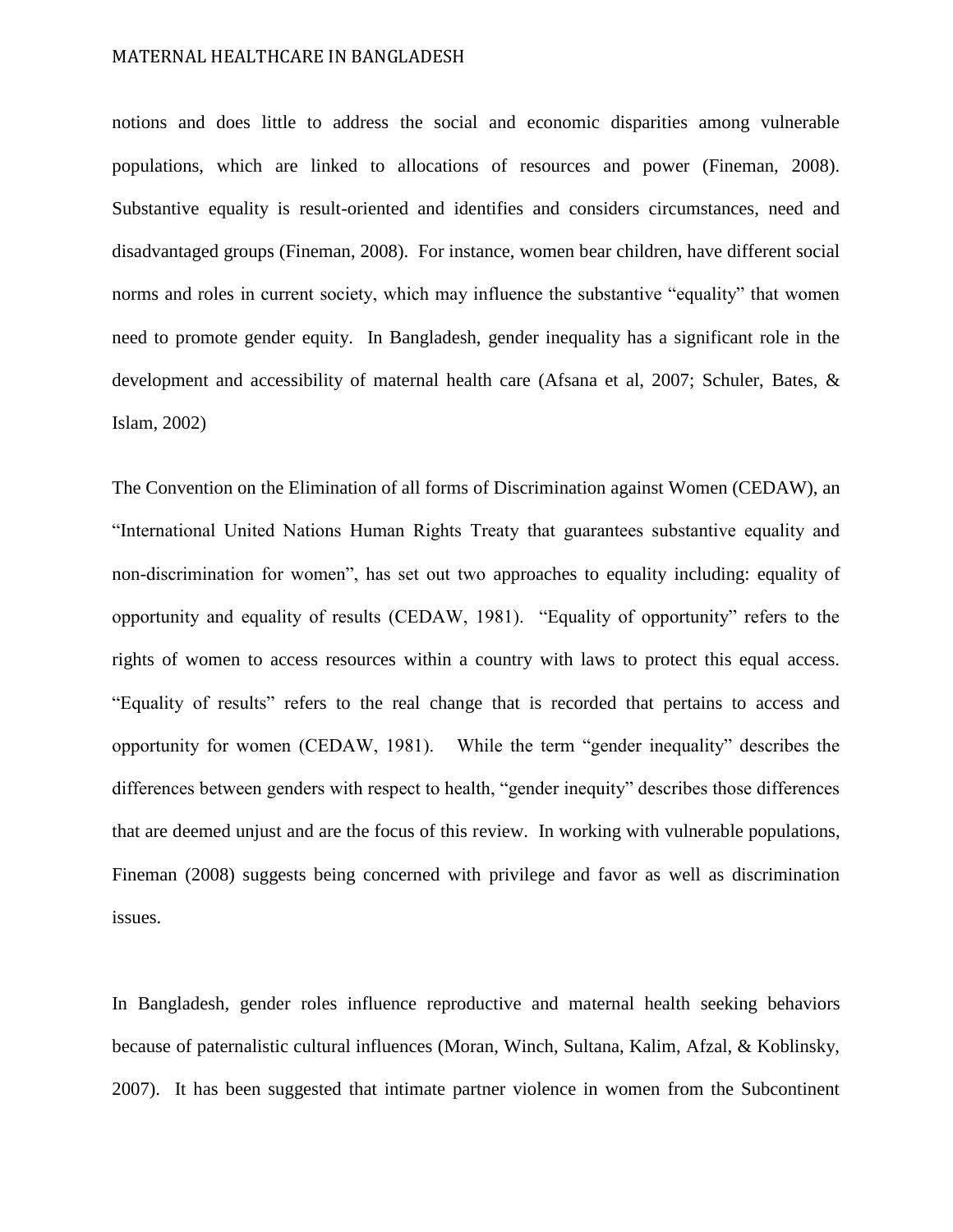plays a role in lessening a woman's ability to seek any healthcare, including prenatal and postpartum care (McCloskey, Williams, Lichter, Gerber, Ganz, and Sege, 2007). Attitudes of women themselves have often become a barrier to obtaining gender equity, with reports from the International Institute for Population Sciences and Macro International (2007), showing 54% of married women in India "believe it is acceptable for a husband to beat his wife". Women's empowerment and autonomy, two provisions of gender equity, includes health care decision and autonomy (Sudha & Morrisson, 2011). However, access to resources, gender norms, and values and gender-based violence are barriers to maternal health in Bangladesh (Afsana, 2007).

One of the barriers to empowerment and autonomy in women resides in the social role they assume within the marriage relationship. In Bangladesh, it is common for women to concede power to the husband and his family with respect to her own life choices. Furthermore, paternalism attitudes within the marriage relationship have been directly related to maternal health seeking behaviors (Rashid, 2006). One study of 153 women living in Dhaka slums found that 84% of them felt pressured with reproductive and maternal health care choices because of their marriage partner (Rashid et al, 2006). In one qualitative study of 420 Bangladeshi women and men, the men were "unwilling to allocate family resources to health care for their wives unless she was unable to work or unable to serve her husband's sexual needs" (Schuler et al, 2002). In the same study, one Bangladeshi woman who was interviewed stated, "I know that if my health fails my husband will not arrange treatment for me. I have to manage it myself, maybe by secretly taking something from the house and selling it to pay for the treatment." (Schuler et al, 2002).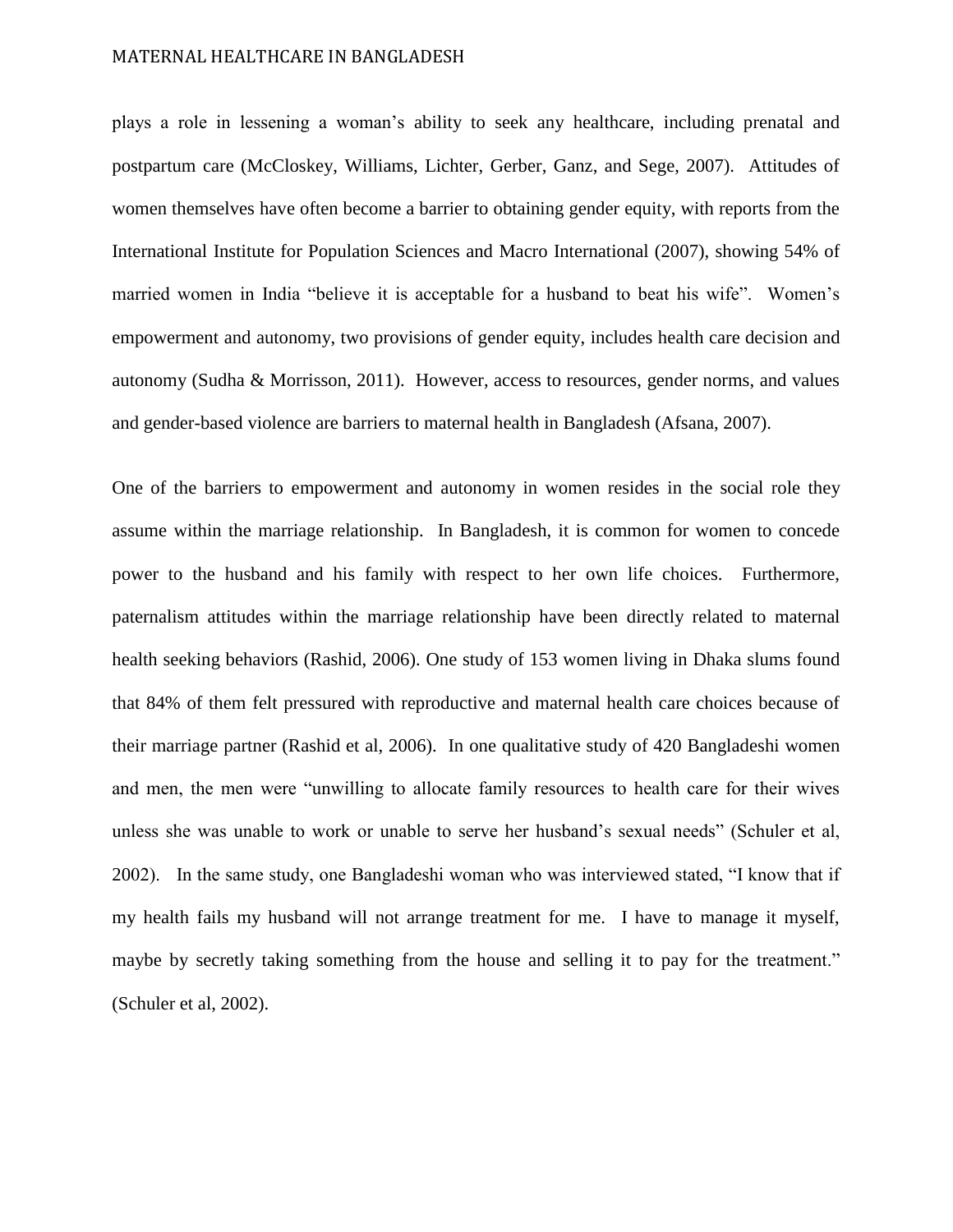Health equity has been an ongoing goal for several decades within developing countries (Ostlin, Sen, and George, 2004). Although there has been some growth in the social, educational, and health sector regarding gender equity in Bangladesh, there continues to be a large health disparity, particularly with maternal health and particularly among the rural and poor communities (Sidney, 2002). This failure to grow, despite goals, has been linked to poor dissemination of results, lack of follow up policies and programs linked to reducing health care disparities (Ostlin et al, 2004). Often, research in the poorest countries goes unpublished, while the majority of research publications are focused on the developed nations (Horton et al, 2003). The Global Forum for Health Research (2002) and the World Health Organization Report (2004), showed that only 10% of the research funding is spent on 90% of the disease and global burden found in developing nations, such as Bangladesh. This lack of research interest, funding, and focus is, in itself, a form of gender inequity, in light of the reports of the primary health problems in Bangladesh which include poor maternal health care, and one of the highest maternal mortality and morbidity rates (WHO, 2010). Furthermore, sex and gender have been ignored in biomedical and health research for many decades, while the ideal "male model" has been employed and utilized as the fundamental subject for research advancements, results have been overgeneralized, insensitive to gender, and have been considered "emotional, hormonal, or psychological issues" as stated in a derogatory fashion by health care providers and researchers, when women's health issues are addressed (Nieuwenhoven & Kling, 2010; Keitt, 2003; Lippman, 2006; Nechas & Foley, 1994).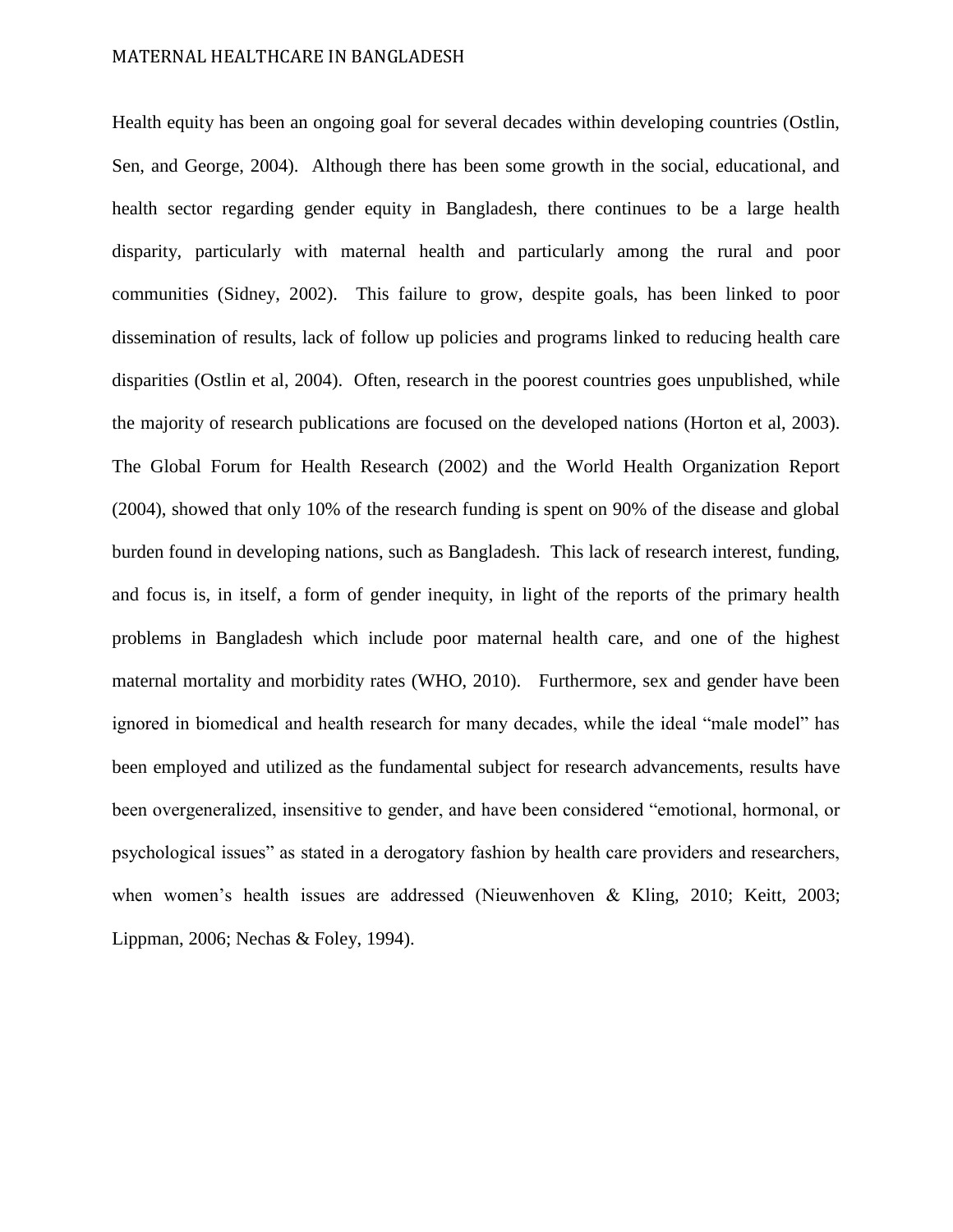#### **ACCESS TO PRENATAL AND POSTPARTUM CARE**

In rural areas of Bangladesh, many women that are living in poverty are unable to afford medical care and most do not have access to any skilled postpartum care (Christian & Parul, 2002). Furthermore, physicians in Bangladesh elect C-section births more often than the recommended "safe rate" of less than 5%, as shown in the overall increase in C-section rates reported by the World Health Organization from 2.5% in 2004 to between 15-25% in 2010. In a retrospective study by Koenig et al (2007), it was reported that 48% of the 103,000 Bangladeshi female subjects studied did not receive any type of prenatal or postpartum care. Rural areas provide several barriers to patients that prevent women from receiving prenatal and postpartum care compared to their urban counterparts. Distance, quality, and cost are a few of the most prominent barriers that have exhibited a direct negative impact on maternal morbidities and mortality for patients in developing countries (Islam et al, 2004).

Non-skilled birth attendants are the only option for many women living in rural regions who are forced to give birth at home because of cultural, monetary, or social expectations. The risk of postpartum morbidities increases because of implementation of the risky birth practices of nonskilled birth attendants. Examples of these practices include: multiple vaginal examinations, practice of "forced gagging to expel the placenta" coupled with heavy pressure (the attendant's knee or full arm with body weight) on the abdomen or utilizing an object, internal version to change the placement of the baby during delivery, pulling on the umbilical cord, and manual removal of the placenta (Fronczak, Arifeen, & Moran, 2007). These practices cause unnecessary trauma potentially creating postpartum complications such as damage to the perineum, urinary tract, uterus, and other internal visceral structures with an increased risk of infection (Fronczak et al, 2007; Anwar et al, 2008).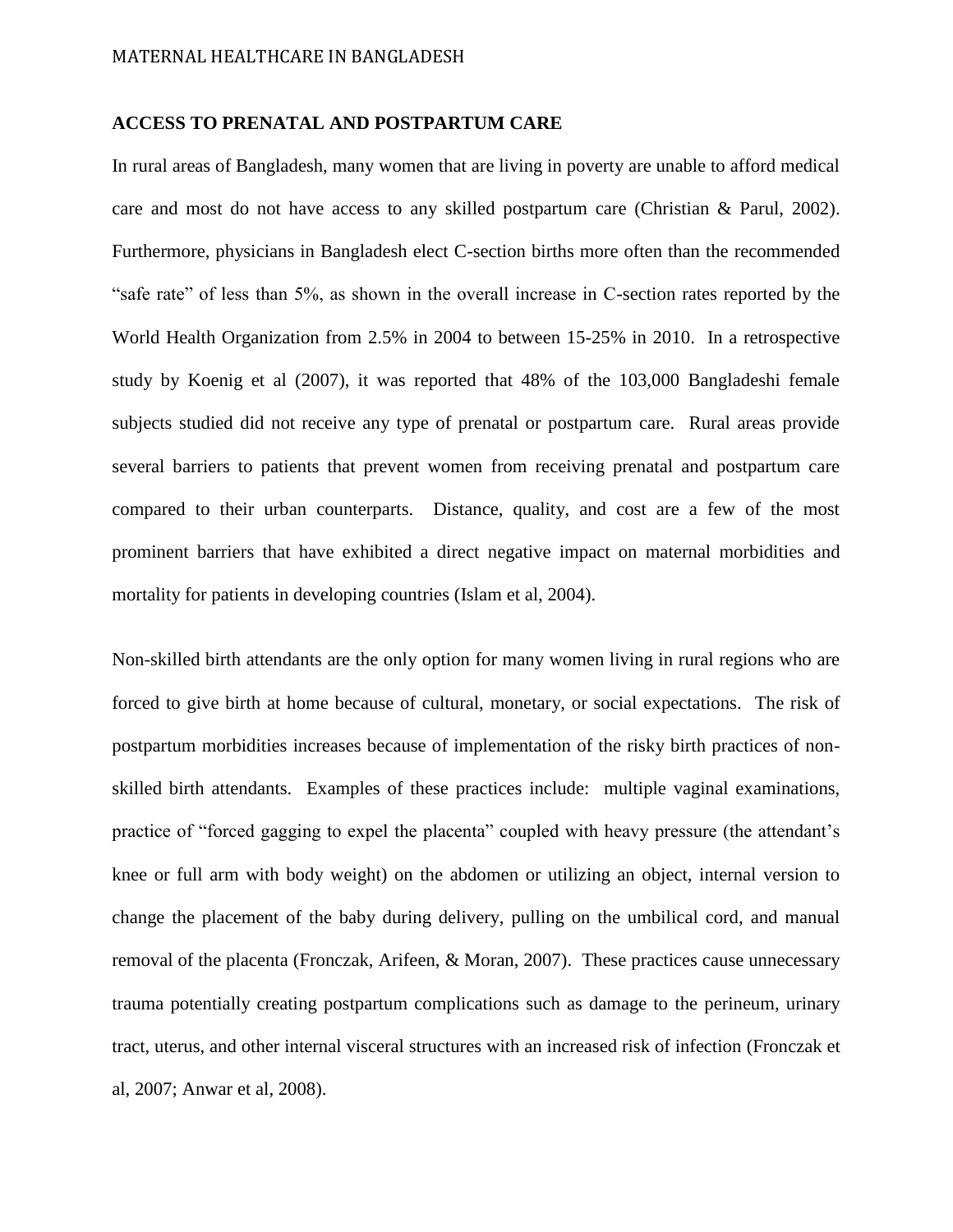#### **SOCIO-ECONOMIC STATUS & GEOGRAPHICAL LOCATION**

Rural areas provide several barriers to patients that prevent women from receiving prenatal and postpartum care compared to their urban counterparts. Distance to health care facilities, quality of services available in local rural health facilities, and cost of prenatal and postpartum care are a few of the most prominent barriers that have exhibited direct negative impacts on maternal morbidities and mortality for patients in developing countries (Thaddeus & Maine, 2002).

Socio-economic factors play an important role in birth mode choice by physicians and patients living in Bangladesh. In a retrospective study of 20,000 births in several developing countries, including Bangladesh, women in the wealthiest quintile who had access to prenatal care were more likely to undergo a C-section. Another study of 2,164 women regarding inequity in maternal health services in Bangladesh, showed a substantial difference between women according to socio-economic status when considering skilled birth attendance, C-section as mode of birth delivery, and receipt of postpartum care (Parkhurst & Rahman, 2008; Ronsmans, Holtz, & Stanton, 2006).

The National Institute of Population Research and Training (NIPORT) reported that 60% of Bangladeshi women complained of complications related to pregnancy and childbirth (NIPORT, 2008). The large number of complications reported by women living in Bangladesh and the rise of C-section deliveries may be directly linked to the consistent rise in the maternal mortality rate (WHO, 2010).

The MDG5 proposes a decrease in maternal mortality ratio by increasing C-sections by the year 2015 (WHO, 2010). However, because of the deep socio-economic inequalities that exist within Bangladesh, this goal may disproportionately target the wealthiest socio-economic quintile,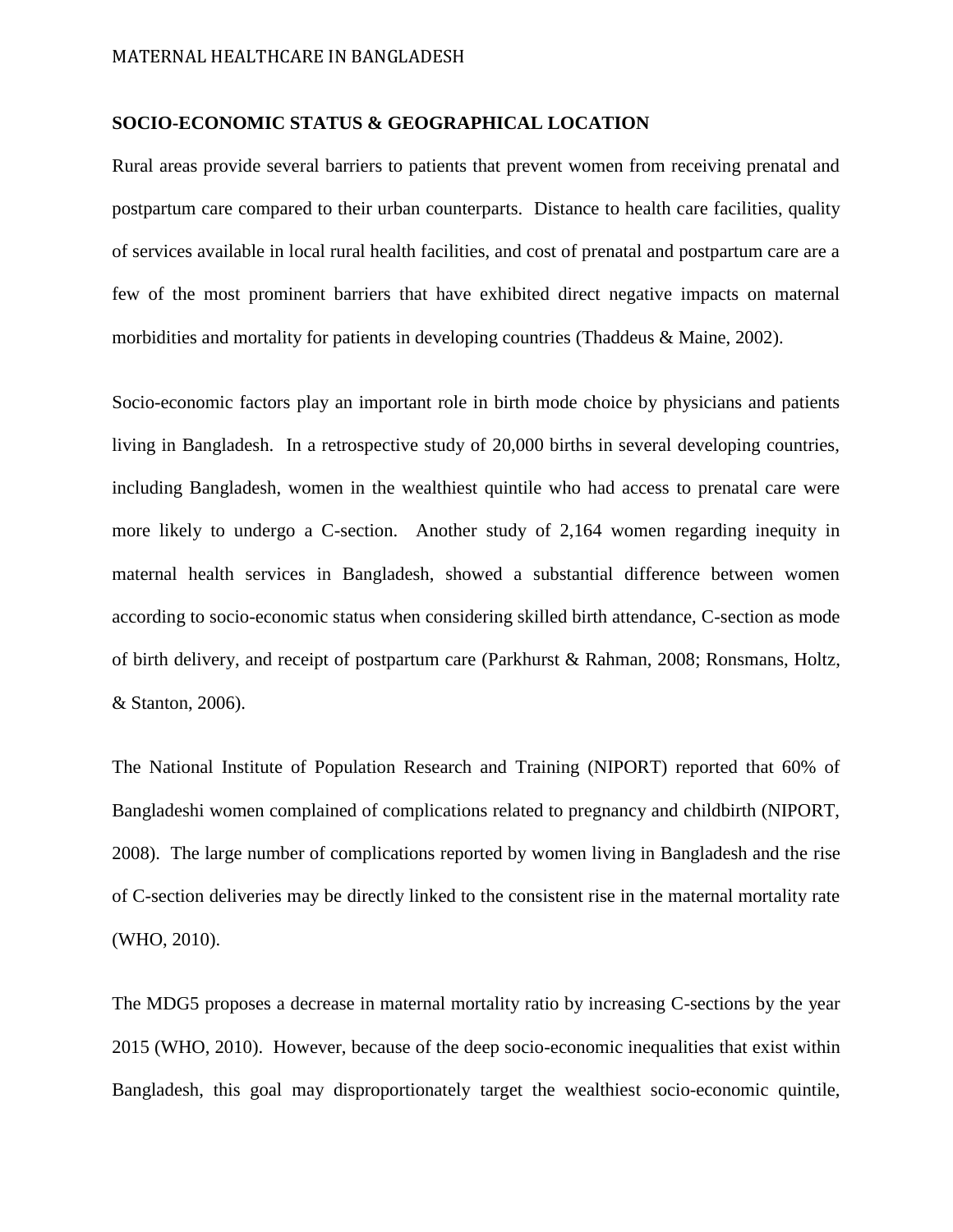which is able to pay for private hospital care where the majority of C-sections are performed. The poor and undereducated tend to be much less affected (Ronsmans et al, 2006).

In Bangladesh, choice of C-section in Matlab, a region with over 21% CSD in 2001, were more likely to be wealthier women with higher education, with a history of high number of prenatal visits, who did not necessarily have a medical need and may lose value in attempts to address the maternal mortality and morbidity rates (Chowdhury, Botlero, Koblinsky, Saha, Dieltiens, & Ronsmans, 2007). This relationship of increased C-section with prenatal care in Matlab may indicate an indirect emphasis of the prenatal programs in teaching the benefits of C-section compared to normal vaginal delivery by physicians and organizations that aim to fulfill the goals of improving maternal care by providing antenatal programs for women.

#### **COST COMPARISONS BY BIRTH MODE**

Cost of care is another prohibitive factor, especially in the rural areas where transportation to a healthcare facility may be several hours by rickshaw or cost of care at the hospital may exceed the family's yearly income of \$590 (Ronsmans et al, 2006). Real solutions need to be explored for these women to be able to set a standard of care that will be cost effective, culturally accepted, practical, efficient and effective. However, there remains a need to explore the actual problems that exist in the postpartum period for women outside of nutritional deficiencies, which have been thoroughly explored, as compared to the effects of mode of birth delivery among cesarean section and vaginal birth delivery on quality of life for Bangladeshi women living in rural areas.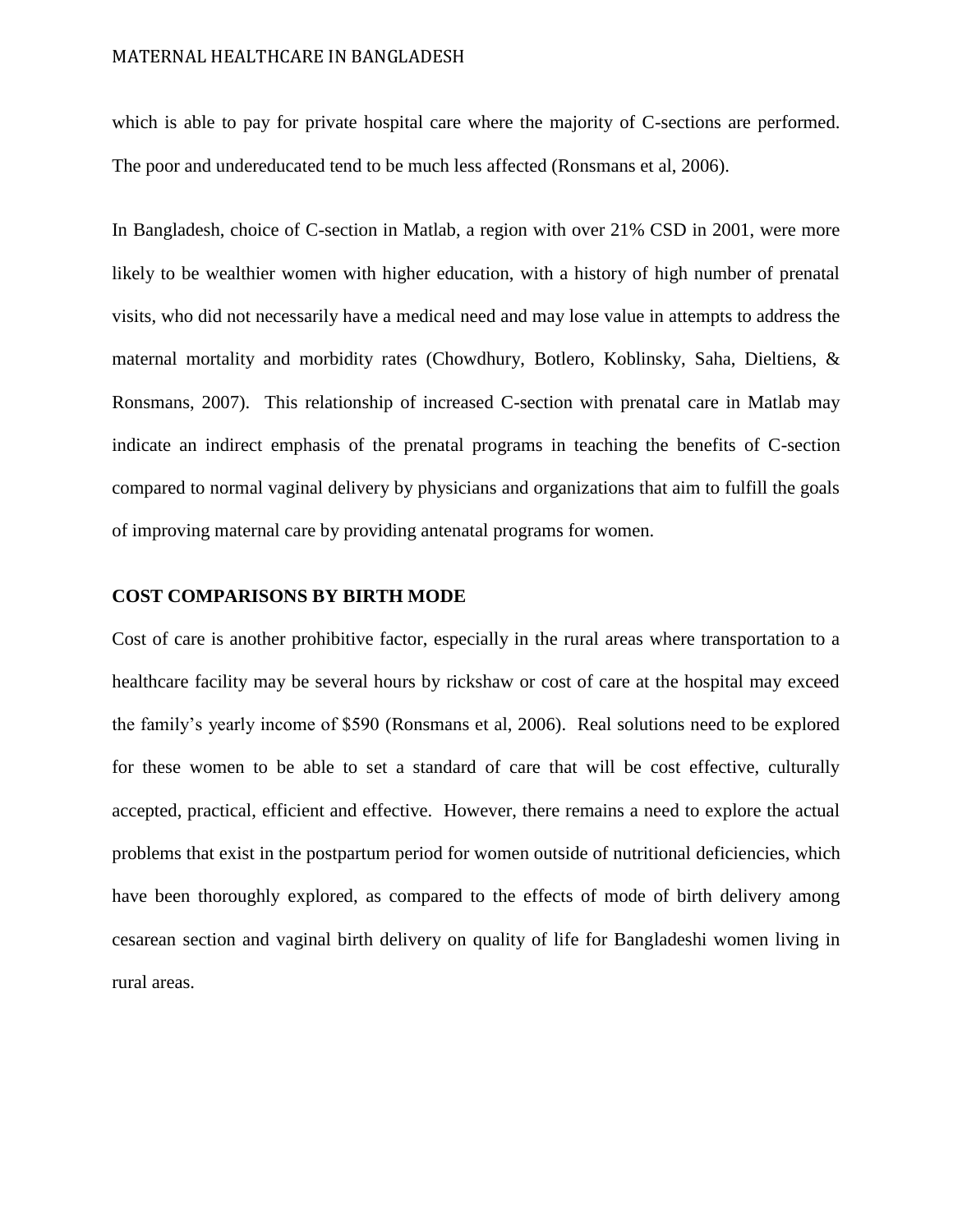The literature suggests that socio-economic factors also play an important role in determining access to surgical options such as C-section. Wealth, defined by the National Demographic Health Survey, is based upon household assets and divided into three quintiles: poor quintile, middle quintile, and wealthiest quintile. Only women in the upper wealth quintile have access to C-section services in most regions. This leaves those in the poor and middle quintiles without access to C-sections when indicated, and places them at high risk for mortality and morbidities during delivery and in the postpartum period.

The cost of postpartum care following C-section has been studied in the context of linked postpartum visits with type of birth mode, with results indicating an increase in postpartum visits by 7% and increase in total cost of postpartum care when C-section is performed compared to normal or assisted vaginal delivery modes. Cost analysis of a sample in Madagascar showed that a C-section was cost prohibitive and although reduced maternal mortality rate overall, it increased infant mortality rate by 18% (Robitail, Gorde, & Barrau, 2004).

Studies from various developing countries have also shown a substantial burden to families when C-section is considered from a cost perspective. For example, one study of 133 post-partum women living in Islamabad, Pakistan estimated the average monthly household income for families was equivalent to \$149 USD (10,000 rupees at the time of publication) and the average cost of C-section was equivalent to \$161 USD (10,868 rupees) compared to vaginal delivery cost of \$79 USD (5,278 upees) (Khan & Zaman, 2010). In another study of 438 women living in Kathmandu, the willingness of women to pay for a C-section (\$157 for normal vaginal delivery and \$171 for C-section pre-delivery and \$71 for NVD and \$236 for CS post-delivery) compared with a vaginal delivery was studied pre and post birth, with resulting increase in reports of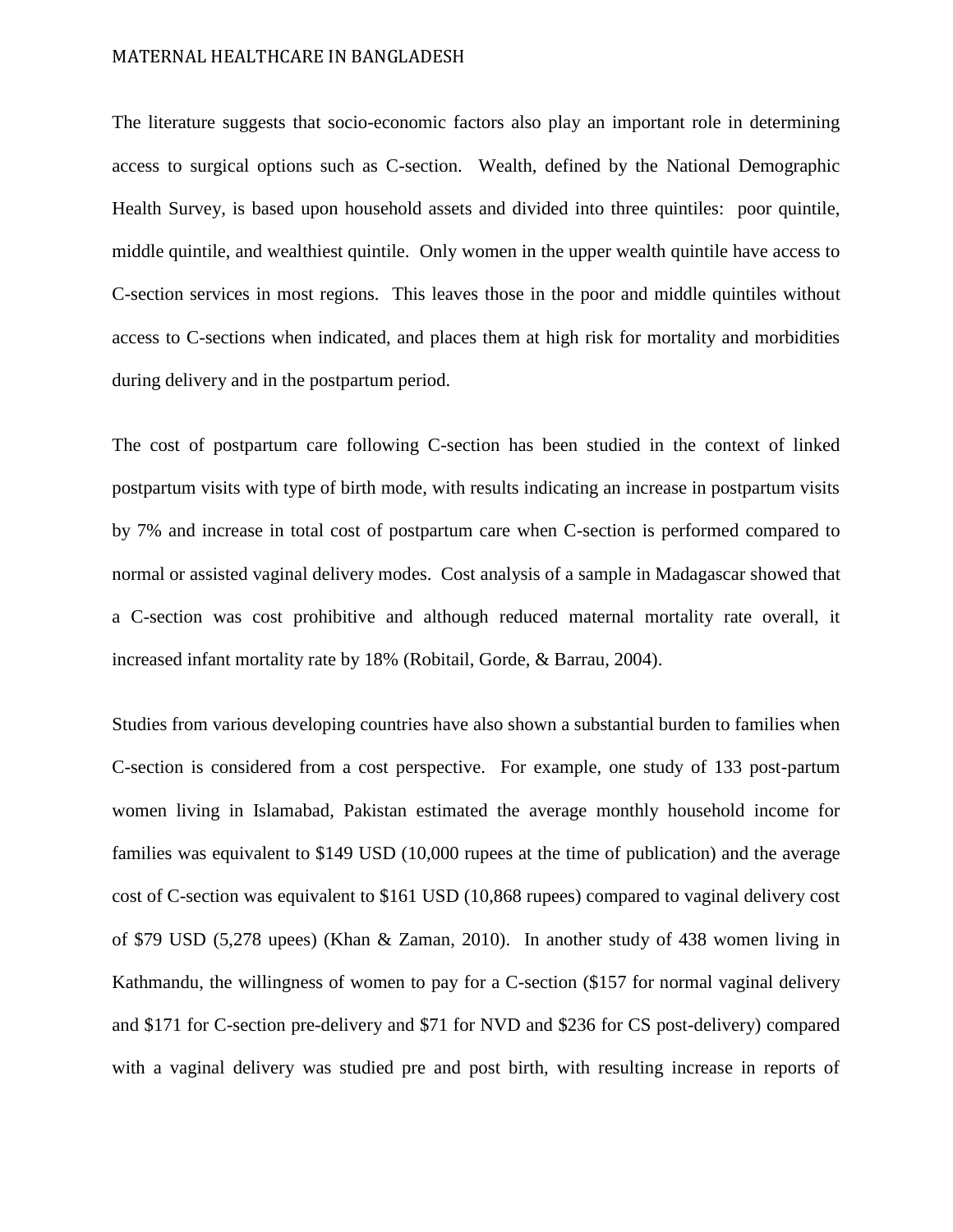willingness to pay for C-section births post-delivery by women indicating a perceived increased value of C-section by the women immediately after birth (Gartoulla, Liabsuetrakul, & Pradhan, 2010).

Cost is a major prohibitive factor in delivery options and postpartum care for women living in Bangladesh. If postpartum care can be disseminated within the home environment or local district region, cost effective programs may be established. This can be accomplished with reduction in transportation costs for the patients and creating preventive health prenatal and postpartum programs.

#### **CONCLUSION**

Women living in Bangladesh are at a high risk for maternal mortality and morbidity in the postpartum period because of socio-economic and cultural barriers, some of which are related to gender inequity and inequality. Gender equity theory maintains that problems such as malnourishment, anemia, poverty, and limited prenatal and postpartum care are results of discriminatory health practices that create vulnerability for women living in Bangladesh. Substantive equity theories propose specific needs of disadvantaged populations be addressed through result-oriented solutions. Overall, there remains a need for evaluation of cultural barriers that negatively impact maternal health and socio-economic relief in the form of policy changes to specifically address gender inequity for women living in Bangladesh.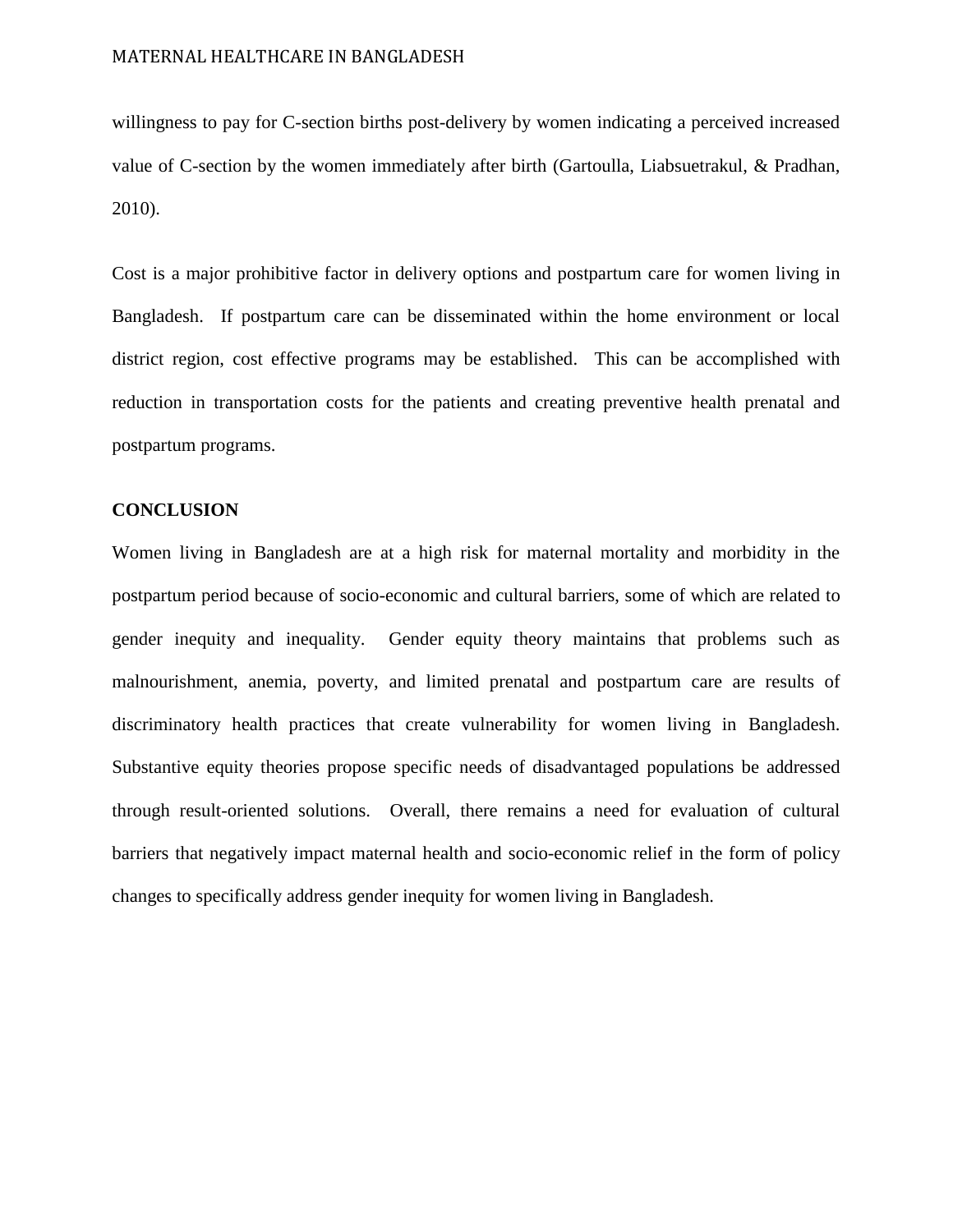### **References**

- Afsana K, Rashid, SF, Chowdhury, AMR & Theobald S (2007). Promoting maternal health: gender equity in Bangladesh. *British Journal of Midwifery,* 15(11), 721.
- Anwar I, Sami M, & Akhtar N (2008). Inequity in Maternal Health Care Services: Evidence from Home-Based Skilled Birth-Attendant Programs in Bangladesh. *Bulletin of the World Health Organization*.
- Baptiste, D, Kapungu, C, Khare, M, Lewis, Y, and Barlow-Mosha, L (2010). Integrating women's human rights into global health research: an action framework. Journal of Women's Health, 19(11), 2091-2099.
- Blunch, NH, Das, MB (2007). Changing norms about gender inequality in education: evidence from Bangladesh, Policy Research of the World Bank South Asia Region, 1-32.
- Christian P (2002). Maternal nutrition, health and survival. *Nutrition Reviews,* 60(5): S59.
- Chowdhury ME, Botlero R, Koblinsky M, Saha SK, Dieltiens G, & Ronsmans C (2007). Determinants of reduction in maternal mortality in Matlab, Bangladesh: a 30-year cohort study. *Lancet,* 370(9595), 1320-1328.
- Faruque ASG, Ahmed AMS, & Ahmed T (2008). Nutrition: Basis for Children and Mothers in Bangladesh. *Journal of Health Population Nutrition,* 26(3), 325-339.
- Fineman, MA (2008). The vulnerable subject: anchoring equality in the human condition. Yale Journal of Law and Feminism, 20(1), 1-23.
- Fronczak N, Arifeen SE, & Moran AC (2007). Delivery practices of traditional birth attendants in Dhaka Slums, Bangladesh. *Journal of Health Population and Nutrition,* 25(4), 479- 487.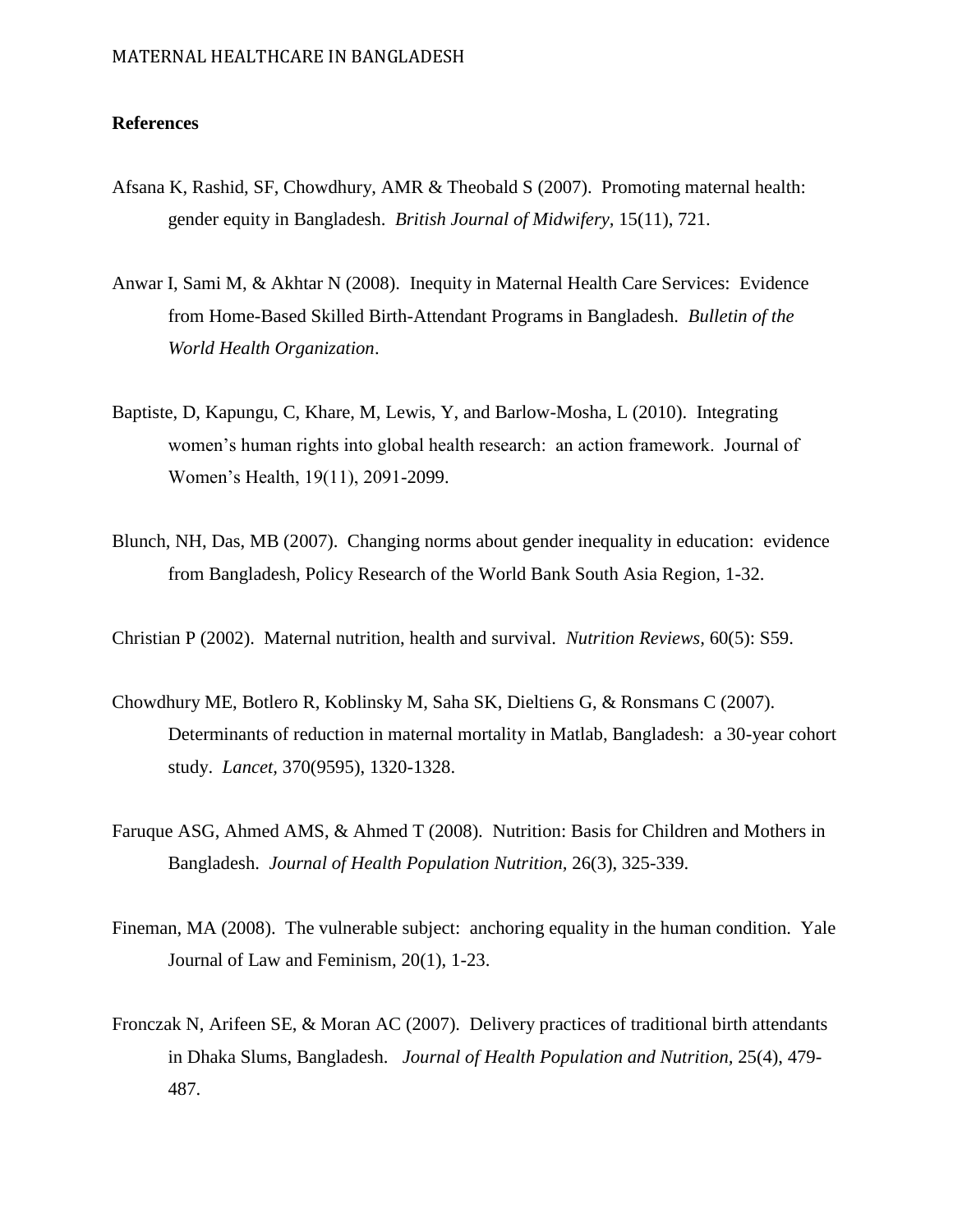- Gartoulla P, Liabsuetrakul T, & Pradhan N (2010). Change in willingness to pay for normal delivery and C-section during pregnancy and after delivery in Kathmandu. *Tropical Medicine and International Health,* 15(10), 1227-1234.
- Gill K, Pande R, & Malhotra (2007). Women delivery for development. *The Lancet,* 370, 1347- 1356.
- Hogan MC, Foreman KJ, Naghavi M (2008). Maternal mortality for 181 countries, 1980-2008: a systematic analysis of progress towards Millennium Development Goal 5. *The Lancet,*  10(10), 1-15.
- International Institute for Population Sciences (IIPS) and Macro International, National Family Health Survey (NFHS-3), 2005-06: India: (I, II), Mumbai, 2007.
- Islam MA, Chowdhury RI, Chakraborty N (2004). Factors associated with delivery complications in rural Bangladesh. *European Journal of Contraception & Reproductive Health Care,* 9(4), 203-213.
- Iyengar K (2012). Early postpartum maternal morbidity among rural women of Rajasthan, India: A community based study, *Journal of Health Population Nutrition*, 30(20), 213-225.
- Keitt, SK. (2003). The politics, policy and practice of medical research. Yale Journal of Health Policy Law Ethics, 253-278.
- Khan A & Zaman S (2010). Costs of vaginal delivery and C-section at a tertiary level public hospital in Islamabad, Pakistan. *BMC Pregnancy and Childbirth,* 102.
- Koenig MA, Jamil K, & Streatfield P (2007). Maternal health and care-seeking behavior in Bangladesh: Findings from a National Survey. *International Family Planning Perspectives,* 33(2), 75-82.

Lagiou P, Mucci L, & Tamimi R (2005). Micronutrient intake during pregnancy in relation to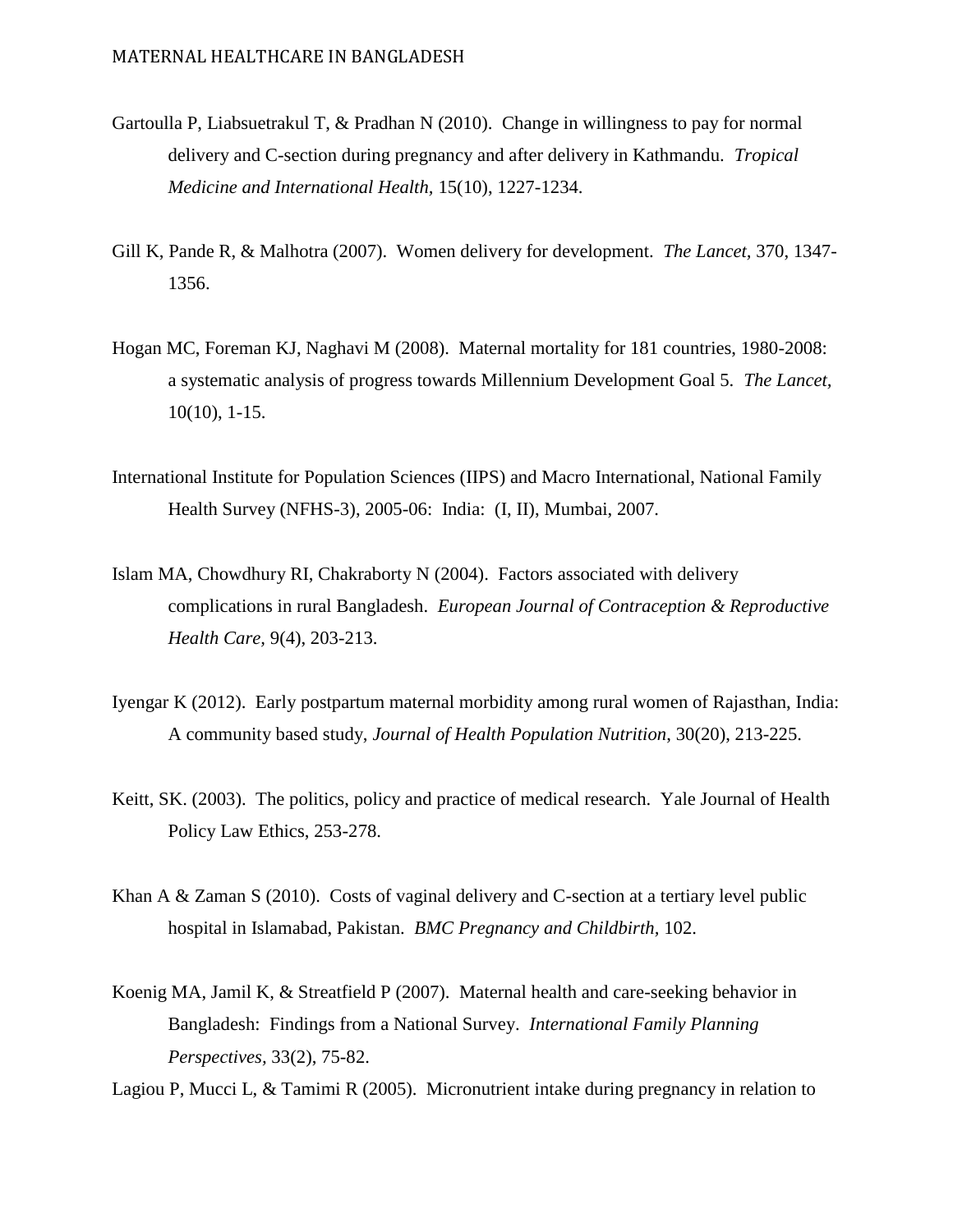birth size. *European Journal of Nutrition,* 44(1), 52-59.

- Levine RJ, Hauth JC, & Curet LB (1997). Trial of calcium to prevent preeclampsia. *New England Journal of Medicine,* 337, 69-76.
- Lippman, A (2006). The inclusion of women in clinical trials: Are we asking the right questions? Women and Health Protection.
- McCloskey, LA, Williams, CM, Lichter, E, Gerber, ML, Ganz, R, Sege (2007). Abused women disclose partner interference with health care: An unrecognized form of battering. Journal of General Internal Medicine, 22, 1067-1072.

Nechas, E, Foley, D (1994). Unequal treatment. New York: Simon & Schuster, 1994.

- Nieuwenhoven, L, and Kling, I (2010). Scientific excellence in applying sex-and gendersensitive methods in biomedical and health research. Journal of Women's Health, 19(2), 313-320.
- NIPORT. Bangladesh demographic and health survey 1999-2000 (2001). National Institute of Population Research and Training: Dhaka and Calverton.
- Ostlin, P, Sen, G, and George, A. (2004). Paying attention to gender and poverty in health research: content and process issues. Bulletin of the World Health Organization, 82, 740- 745.
- Parkhurst J & Rahman S (2008). Lifesaving or money wasting? Perceptions of C-sections among users of services in rural Bangladesh. *Health Policy,* 80(3), 392-401.
- Paul BK & Rumsey DJ (2002). Utilization of health facilities and trained birth attendants for childbirth in rural Bangladesh: an empirical study. *Sociology Scientific Medicine,* 54, 1755-65.
- Pena M, & Bacallao J (2002). Malnutrition and poverty. *Annuals Review Nutrition,* 22, 241-5.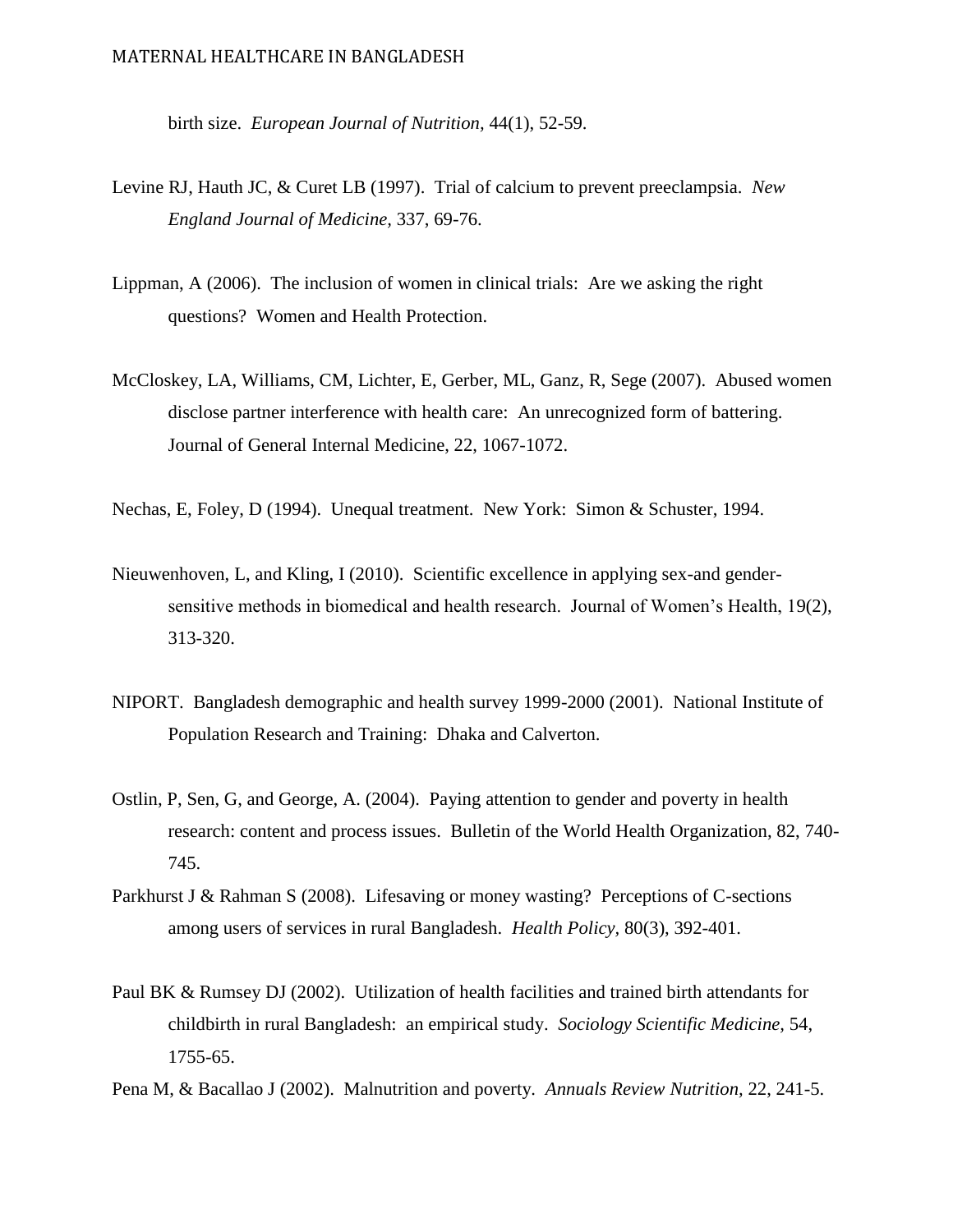- Robitail S, Gorde S, & Barrau K (2004). How much does a C-section cost in Madagascar? Socio-economical aspects and C-section rate in Madagascar. *Bulletin De La Societe De Pathologie Exotique,* 97(4), 274-279.
- Ronsmans C, Holtz S, & Stanton C (2006). Socioeconomic differentials in cesarean rates in developing countries: a retrospective analysis. *The Lancet*, 368 (9546), 1516-1523.
- Schuler, SR, Bates, L, and Islam, MK (2002). Reconciling cost recovery with health equity concerns in a context of gender inequality and poverty: findings from a new family health initiative in Bangladesh. International Family Planning Perspectives, 28(4), 196-204.
- Seshadri S (2001). Prevalence of micronutrient deficiency particularly of iron, zinc, and folic acid in pregnant women in Southeast Asia. *Journal of Nutrition,* 85(2), S87-S92.
- Sudha, S, Morrison, S (2011). Marital violence and women's reproductive health care in Uttar Pradesh, India. Women's Health Issues; 21(3), 214-221.
- Thaddeus S & Maine D (2002). Too far to walk: maternal mortality in context. *Social Science & Medicine,* 38(8), 1091-1110.
- Viteri F (2011). Iron endowment at birth: maternal iron status and other influences. *Nutrition Reviews,* 69S3-S16.
- World Bank Report (2010). Poverty Assessment for Bangladesh: Creating opportunities and bridging the East-West Divide: Bangladesh Development Series No. 26.
- World Health Organization (2010). Improving Maternal, newborn and child health in the Southeast Asia Region: Focus on Bangladesh.